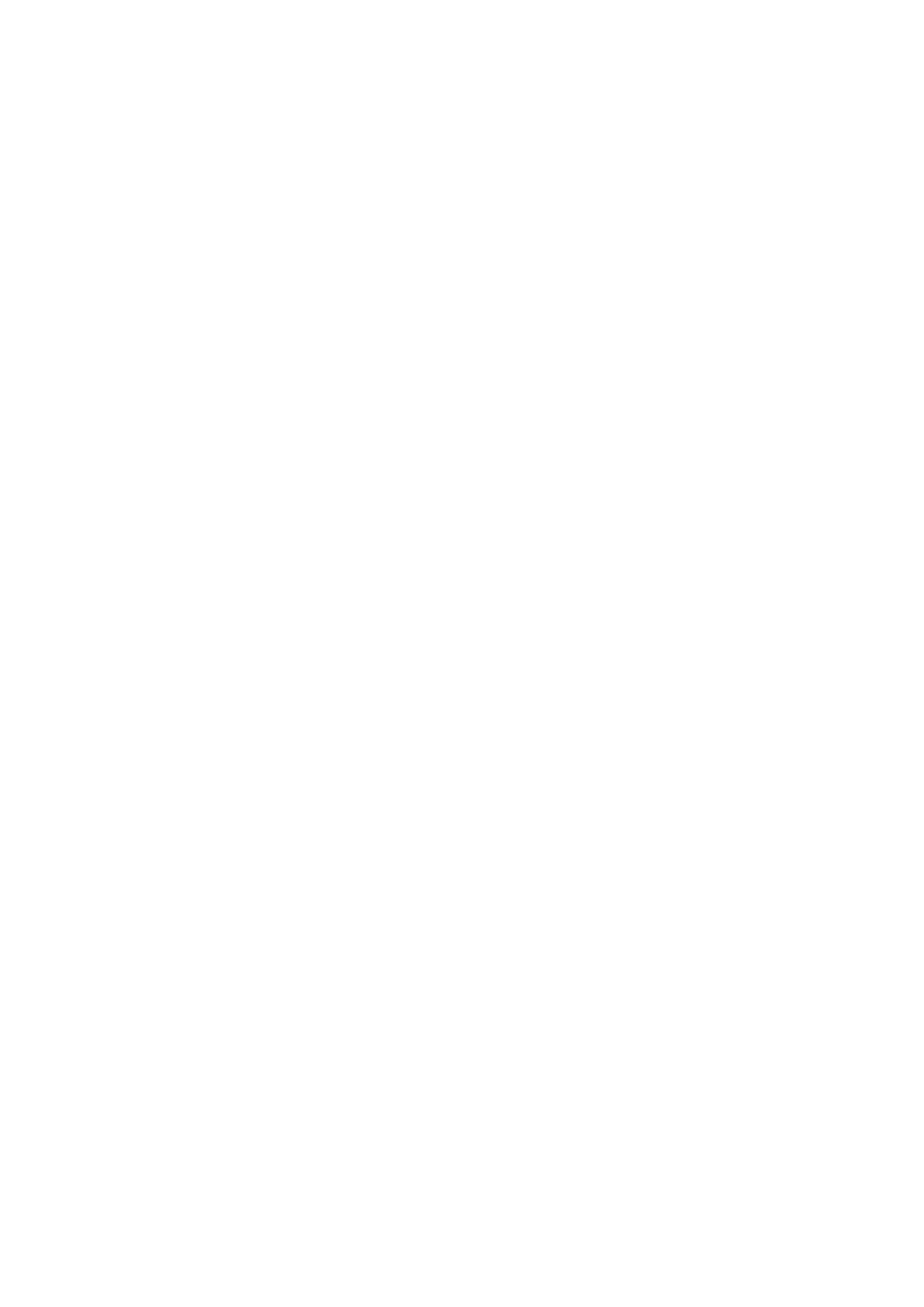# **Corporate Governance Report**

This report will outline and report on the corporate governance practices and systems of the Company through which owners, directly or indirectly, control a company. The shares are listed on Nasdaq First North (MAHA-A) and the Maha Secured Bonds 2017-2021 are listed on Nasdaq OMX (MAHA 101), both in Stockholm. As the Company is not formally required to follow the Swedish Code of Corporate Governance (the "Code"), this 2017 Corporate Governance Report is submitted in accordance with the Swedish Annual Accounts Act. It explains how Maha has conducted its corporate governance activities during 2017. The Company is not aware of any deviations from Annual Accounts Act, Nasdaq Stockholm's rule book for issuers, recommendations from the Swedish Securities Council, decisions from Disciplinary Committee at Nasdaq Stockholm or statements from the Swedish Securities Council.

# **Requlatory Framework**

The Company observes good corporate governance practices in accordance with the laws and regulations of Swedish legislation, and the Company's own Articles of Association and policies. The Company issues Annual Consolidated Financial Statements and interim reports in accordance with the International Financial Reporting Standards (IFRS), as adopted by the EU, and Swedish Annual Accounts Act.

## *The external regulations and laws governing the Company include:*

- Swedish Companies Act
- Accounting legislation (e.g. Swedish accounting act, Swedish Annual Accounts Act and IFRS)
- Nasdaq Stockholm's rule book for issuers

# *The Company's internal corporate governance instruments include:*

- Articles of Association
- Instructions and Rules of Procedure for Financial Reporting, the Managing Director and the Board of Directors as approved by the Board of Directors (the "Board")
- Maha Group polices such as Anti-corruption Policy, HSE Policy, Insider Policy, Code of Business Conduct and Ethics etc.
- Board Committee Terms of Reference, Mandates and Policies

The Company regularly seeks advice from its legal counsel, Setterwalls Advokatbyra AB (Stockholm), and Certified Advisor FNCA Sweden AB (Stockholm) on corporate governance matters.

# **Shareholders**

The Company's shares (MAHA-A) are traded on Nasdaq First North and the Company's Secured Bonds 2017-2021 (MAHA 101) are traded on Nasdaq OMX. At year-end 2017 the share capital amounted to TSEK 446,562, represented by 95,155,646 shares, of which 85,972,025 were Class A shares and 9,183,621 were class B shares. In addition, there were an additional 1,698,000 convertible class

C2 shares. The class A and B shares have one (1) vote per share whereas the class C2 shares have two-tenths (2/10) votes per share. Kvalitena AB is the only shareholder with a holding in excess of 10 percent of shares and votes, with a holding of approximately 23 million shares representing a 24.2 percentage of shares and votes. For further information on share, share capital and shareholders (see section The Maha Share).

# **Annual General Meeting**

The Annual General Meeting ("AGM") must be held within six months of the close of the fiscal year. The Company calls the meeting through announcements in Swedish Official Gazette, Svenska Dagbladet and its website. All shareholders who are listed in the share registry on the record date, and who have notified the Company of their participation in due time, are entitled to participate in the AGM. Shareholders of Class A, B and C2 shares are entitled to exercise their respective voting rights in accordance with the description above (Shareholders). Under the Articles of Association and Swedish law, the AGM must address those matters listed below marked with "\*". The 2017 AGM (in compliance with the Articles of Association and Swedish laws) was held in Stockholm on 16 June 2017. Six shareholders were represented at the AGM, representing 12.68 percent of the votes and share capital in the Company. The submissions and resolutions passed by the 2017 AGM included the following:

- Submission of the annual report and the auditor's report and the consolidated financial statements and the auditor's report on the group\*;
- Approval of administrative matters concerning the AGM\*;
- Resolution in respect of adoption of the profit and loss statement and the balance sheet and the consolidated profit and loss statement and the consolidated balance sheet\*;
- Resolution in respect of allocation of the Company's profit or loss according to the adopted balance sheet\*;
- Resolution in respect of the members of the Board and the Managing Director's discharge from liability\*;
- Determination of the number of members of the Board and the number of auditors and, where applicable, deputy auditors;
- Determination of the fees payable to the members of the Board and the auditors\*;
- Election of members of the Board, auditors and, where applicable, deputy auditors\*;
- Resolution regarding principles for the appointment of and instructions regarding a Nomination Committee (see below)\*;
- Resolution regarding changes to the Articles of Association regarding location of the AGMs;
- Resolution regarding an incentive programme and issuance of warrants (LTIP) (see below);
- Resolution regarding authorisation for the Board to increase the share capital by up to 10%. The board of directors was authorized to resolve on issuance of new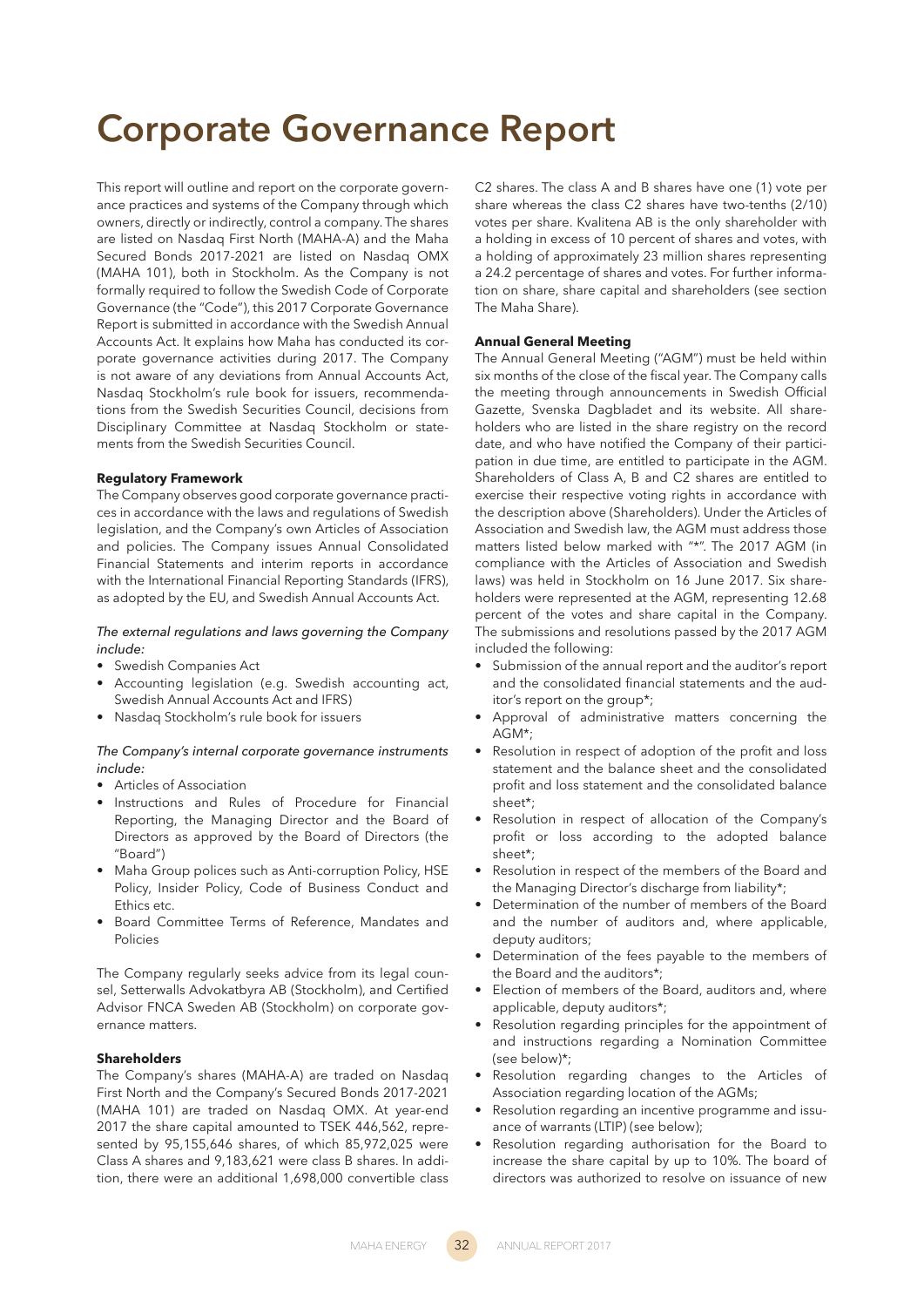shares, warrants and/or convertible debentures during the period until the next annual general meeting and at one or more occasions.

#### **Nomination Committee and its Function**

In accordance with the Nomination Committee process approved by the 2017 AGM, the Nomination Committee for the 2018 AGM consists of members appointed by three of the largest shareholders of the Company based on shareholdings as at 30 September 2017 and the Chairman of the Board. The names of the members of the Nomination Committee were announced and posted on the Company's website on 3 November 2017.

The Nomination Committee for the AGM 2017 consists of:

- Harald Pousette, appointed by Kvalitena AB
- Håkan Ehrenblad, appointed by Nerthus Investments Ltd.
- John Patrik Lindvall, appointed by Jonas Lindvall
- Wayne Thomson, Chairman of the Company's Board

The Nomination Committee for the 2018 AGM is currently completing its mandate. The Nomination Committee Report, including the final proposals to the 2018 AGM, will be published on the Company's website together with the Notice of the AGM when the Notice is given.

The Nomination Committee's purpose is to produce proposals for certain matters including, amongst others, the following (which will be presented to the 2018 AGM for consideration):

- AGM chairman
- Board Members
- Chairman of the Board
- Board fees and remuneration for committee work allocated to each member
- Auditors and auditor's fees

The work of the Nomination Committee includes evaluation of the Board's work, competence and composition, as well as the independence of the members. The Nomination Committee will also consider criteria such as the background and experience of the Board, and evaluate the work completed by it in formulating is recommendations.

# **The Board and its Function**

# *Board of Directors*

Pursuant to the Company's Articles of Association, the Board shall consist of not less than three (3) and not more than seven (7) ordinary members, without any deputy members. There are no specific stipulations in the Company's Articles of Association on how the board members should be assigned or dismissed. Currently, the Company's Board consists of four (4) ordinary members, appointed until the end of the next annual shareholders' meeting. The composition of the Board in the Company changed after the Company's 2017 Annual General Meeting (AGM). Mr. Ronald Panchuk resigned his position as a Board Member, and Mr. Harald Pousette accepted the position as a non-executive Board Member at the same time. Mr. Panchuk continues to work in

the capacity of Secretary and Chief Corporate Officer. The current Board is as follows Mr. Wayne Thomson, Chairman, Mr. Anders Ehrenblad, Mr. Jonas Lindvall and Mr. Harald Pousette (see bios in section The Board of Directors and Management).

During 2017, the Board convened regularly. All members of the Board participated in each Board meeting.

#### *Rules of Procedure*

The Board's work is governed by the approved Rules of Procedure. The Board supervises the work of the Managing Director by monitoring the Company's operations. The Board ensures that the Company's organisation, administration and controls are properly managed. The Board adopts strategies and goals and provides review and approval of larger investments, acquisitions and disposals of business activities or assets. The Board also appoints the Managing Director and determines the Managing Director's salary and other compensation. The Chairman of the Board supervises the Board and is responsible for it functioning well. The Chairman, among other things, is regularly updated on the Company's operations, meets with the Managing Director and is responsible to ensure information and documentation is provided by the Company to ensure high quality discussions and proper consideration of matters.

#### *Board Committees*

In order to increase the efficiency of its work and enable a more detailed analysis of certain matters, the Board has formed committees: Audit Committee; Compensation, Corporate Governance and Disclosure Committee; and Reserves/HSE Committee. Committee members are appointed by the Board within the Board up to the next AGM. The Committee's duties and authorities are governed by those Mandates, Policies and Terms of Reference described below.

# *Audit Committee*

The Board established an Audit Committee just after the 2017 AGM for the period up to and including the 2018 AGM, consisting of Wayne Thomson as Chairman, Harald Pousette and Anders Ehrenblad. The previous Audit Committee (up to the 2017 AGM) was the same except Mr. Panchuk was a member instead of Mr. Pousette.

This Committee operates under the Company's approved Audit Committee Terms of Reference and Instructions of Financial Reporting. The Audit Committee convened regularly and its work focused on supervising the Company's financial reporting and assessing the efficiency of the Company's financial reporting process and internal controls, with a view to providing recommendations to the Board for its decision-making processes regarding such matters. The Chairman of the Audit Committee also liaises with: (a) the Group's statutory auditor as part of the annual audit process and reviews the audit fees, the auditor's independence and impartiality; and (b) the Company's CFO. The Audit committee reports to the Board with recommendations on matters in its mandate and in particular